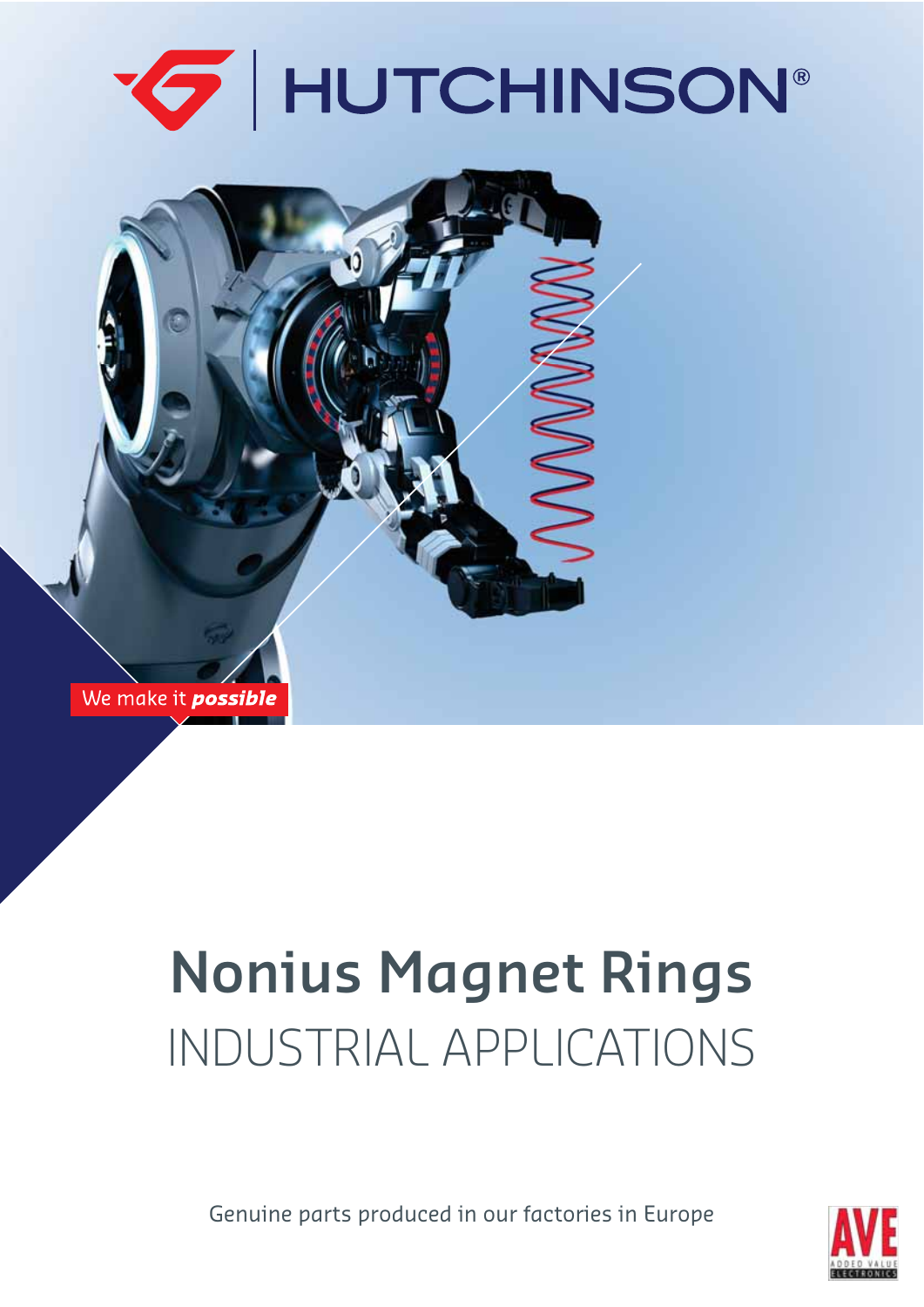

### HUTCHINSON NONIUS MAGNET RINGS

Hutchinson Nonius magnet rings consist of 2 magnetic tracks.

The **Master track** is composed of an even number of magnetized poles. This first track is used for high precision position definition.

The second track referred as the **Nonius track** has one less pair of poles than the Master track. This track is used to calculate an absolute position by calculating the offset to the Master track.

The elastic properties of the rubber, combined with good rubber-metal adhesion, ensure good performance under extreme environments.

The combination of magnetic rings with Hall effect sensors of the iC-MU series create absolute position measuring systems.

Hutchinson Nonius magnet rings respond efficiently to industrial applications. They are fully adapted to robots used in medical applications, for automated production lines or machine tools.

#### FEATURES

- Magnetic vulcanized rubber compound
- ▶ Bonding stainless steel insert
- Temperature range -40 to 140 °C
- Dimensions from 20 to 90 mm
- Axial & radial designs

#### **BENEFITS**

- Optimized magnetic signal
- Optimum adhesion adapted to high speed
- Permanent magnetic material
- Thin design for downsized housing (1,1mm for axial design)
- Adapted to robotic and motor control applications
- Compatible with the iC-MU Series from iC-Haus







Neuwland Parc 13 952 DA Alblasserda +31 (0)78 6215900 F +31 (0)78 6215815 E info@ave-nl.com W www.ave-nl.com

## We make it **possible**

 $\bullet$ <sub>MU</sub>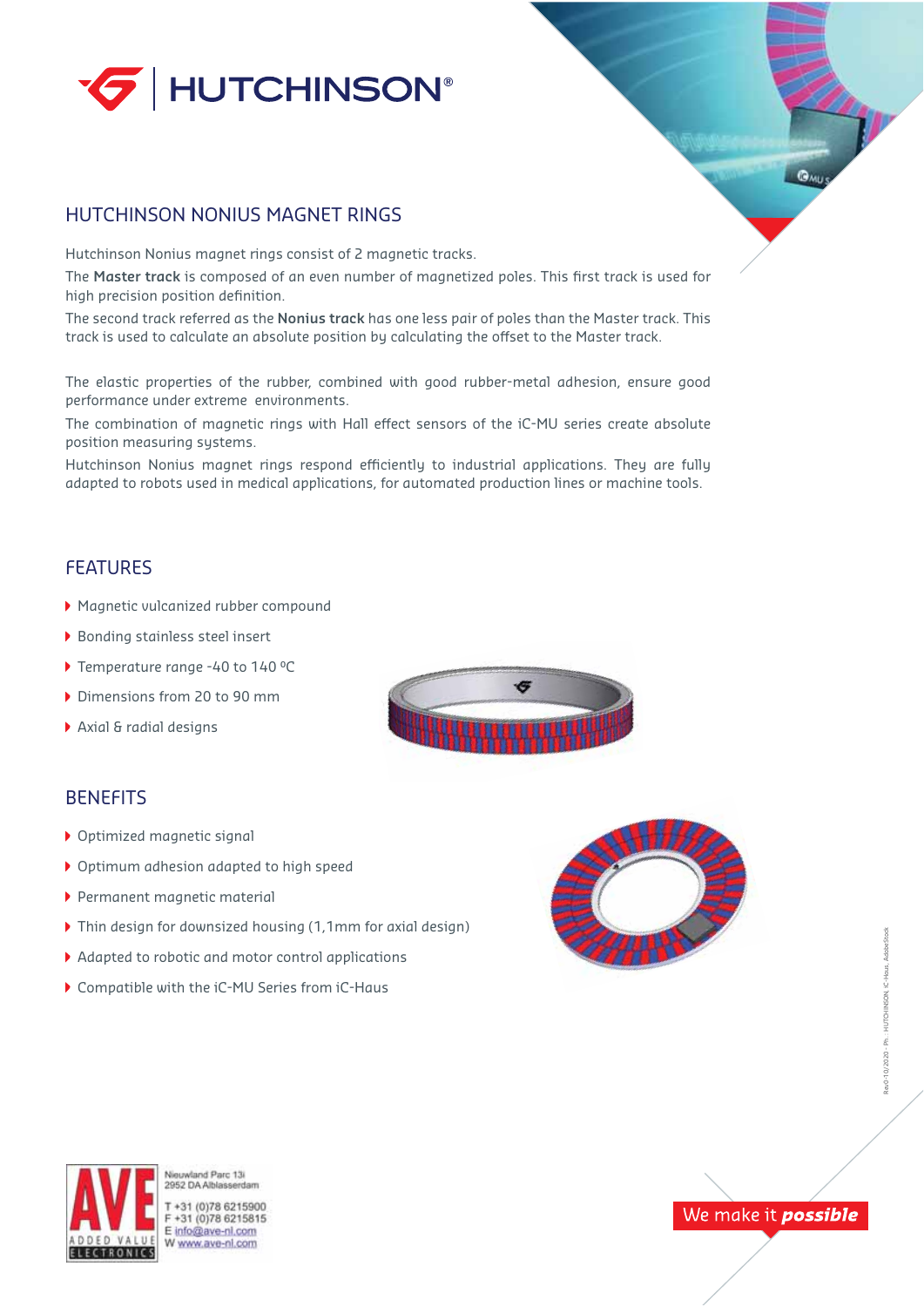

#### **AXIAL NONIUS MAGNET RINGS AXIA CULLET**<br>DATA CULLET *DATA SHEET*



| <b>ITEM</b>                                          | <b>PARAMETER</b>                                                           | <b>HUT128A32</b> |                                  | <b>HUT150A32</b> |                    | <b>HUT150A64</b> |                    | <b>HUT200A32</b> |                    |  |  |  |  |
|------------------------------------------------------|----------------------------------------------------------------------------|------------------|----------------------------------|------------------|--------------------|------------------|--------------------|------------------|--------------------|--|--|--|--|
| <b>DIMENSION TABLE</b>                               |                                                                            |                  |                                  |                  |                    |                  |                    |                  |                    |  |  |  |  |
| ØD1                                                  | Ring inner diameter (mm)                                                   | 15,00            | $+0,03$<br>$-0.02$               | 18,00            | $+0,03$<br>$-0.02$ | 47,40            | $+0,03$<br>$-0.02$ | 25,00            | $+0.05$<br>$-0.00$ |  |  |  |  |
| ØD <sub>2</sub>                                      | Magnetic track inner diameter (mm)                                         | 16,00            | $+0,1$<br>$-0,1$                 | 20,50            | $+0,1$<br>$-0,1$   | 49.90            | $+0,1$<br>$-0.1$   | 29,10            | $+0,1$<br>$-0,1$   |  |  |  |  |
| ØD3                                                  | Ring outer diameter (mm)                                                   | 29,00            | $+0,2$<br>$-0,2$                 | 34,50            | $+0,2$<br>$-0,2$   | 65,10            | $+0,2$<br>$-0.2$   | 44,50            | $+0,2$<br>$-0,2$   |  |  |  |  |
| E1                                                   | Insert thickness (mm)                                                      | 0,60             |                                  | 0,60             |                    | 0,60             |                    | 0,60             |                    |  |  |  |  |
| F <sub>2</sub>                                       | Total thickness (mm)                                                       | 1,10             | $+0,1$<br>$-0.1$                 | 1,10             | $+0,1$<br>$-0.1$   | 1,10             | $+0,1$<br>$-0,1$   | 1,40             | $+0,1$<br>$-0.1$   |  |  |  |  |
| <b>MAGNETIC DIMENSION TABLE</b>                      |                                                                            |                  |                                  |                  |                    |                  |                    |                  |                    |  |  |  |  |
|                                                      | Number of pole pairs on Nonius track                                       | 31               |                                  | 31               |                    | 63               |                    | 31               |                    |  |  |  |  |
| N <sub>1</sub>                                       | Scanning reading diameter of Nonius track (mm)                             | 18,88            | $+0,1$<br>$-0.1$                 | 23,36            | $+0,1$<br>$-0.1$   | 53,90            | $+0,1$<br>$-0.1$   | 32,80            | $+0,1$<br>$-0.1$   |  |  |  |  |
|                                                      | Pole width of Nonius track (mm)                                            | 0,96             |                                  | 1,18             |                    | 1,34             |                    | 1,66             |                    |  |  |  |  |
|                                                      | Number of pole pairs on master track                                       | 32               |                                  | 32               |                    | 64               |                    | 32               |                    |  |  |  |  |
| M1                                                   | Scanning reading diameter of master track (mm)                             | 26,08            | $+0,1$<br>$-0.1$                 | 30,56            | $+0,1$<br>$-0.1$   | 61,10            | $+0,1$<br>$-0.1$   | 40,80            | $+0,1$<br>$-0.1$   |  |  |  |  |
|                                                      | Pole width of master track (mm)                                            | 1.28             |                                  | 1,50             |                    | 1,50             |                    | 2,00             |                    |  |  |  |  |
| <b>MAGNETIC MATERIAL CHARACTERISTICS</b>             |                                                                            |                  |                                  |                  |                    |                  |                    |                  |                    |  |  |  |  |
| Br                                                   | Remanence @20°C (mT)                                                       | 190              |                                  |                  |                    |                  |                    |                  |                    |  |  |  |  |
| Tc                                                   | Temperature coefficient of the remanence (%/K)                             | $-0,19$          |                                  |                  |                    |                  |                    |                  |                    |  |  |  |  |
| RECOMMENDED CHIP POSITION                            |                                                                            |                  |                                  |                  |                    |                  |                    |                  |                    |  |  |  |  |
|                                                      | Radial position of chip center (mm)<br>refered to axial center             | 11,24            |                                  | 13,48            |                    | 28,75            |                    | 18,40            |                    |  |  |  |  |
|                                                      | Recommended mechanical air gap (mm)<br>refered to magnetic coating surface | 0,40             |                                  | 0,40             |                    | 0,40             |                    | 0,60             |                    |  |  |  |  |
| THERMAL DATA                                         |                                                                            |                  |                                  |                  |                    |                  |                    |                  |                    |  |  |  |  |
| Magnet ring operating ambiant temperature range (°C) |                                                                            |                  | $-40$ to $140$                   |                  |                    |                  |                    |                  |                    |  |  |  |  |
| iC-Haus Chips                                        |                                                                            |                  | iC-MU150<br>iC-MU128<br>iC-MU150 |                  |                    | iC-MU200         |                    |                  |                    |  |  |  |  |

*External fields can change the functional properties and may reduce system accuracy or damage the disc magnetization. The functionality of the system may no longer be ensured. Direct contact with magnetic clamps or other permanent magnets must be avoided.*



We make it **possible**